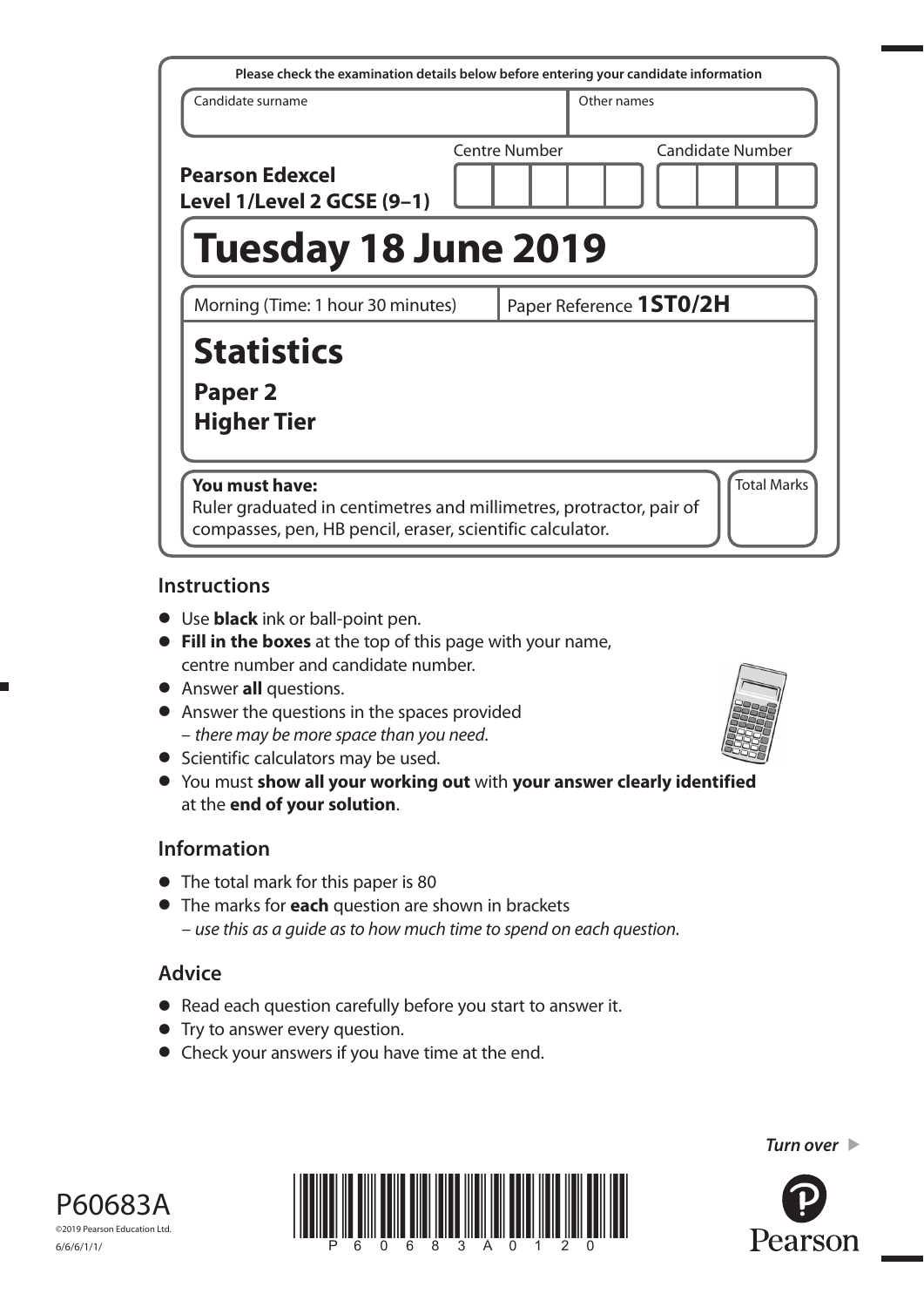## **Higher Tier Formulae**

**You must not write on this page.**

**Anything you write on this page will gain NO credit.**

 $Skew = \frac{3(mean - median)}{1 + 1 + 1}$ standard deviation

Standard deviation =  $\sqrt{\frac{1}{n} \sum (x - \bar{x})^2}$ 

*An alternative formula for standard deviation is*

standard deviation =  $\sqrt{\frac{\sum x^2}{n} - (\frac{\sum x}{n})^2}$ 

Spearman's rank correlation coefficient

$$
r_s = 1 - \frac{6\sum d^2}{n(n^2 - 1)}
$$

Rates of change (e.g. Crude birth rate  $=$   $\frac{\text{number of births} \times 1000}{\text{total population}}$ )

2

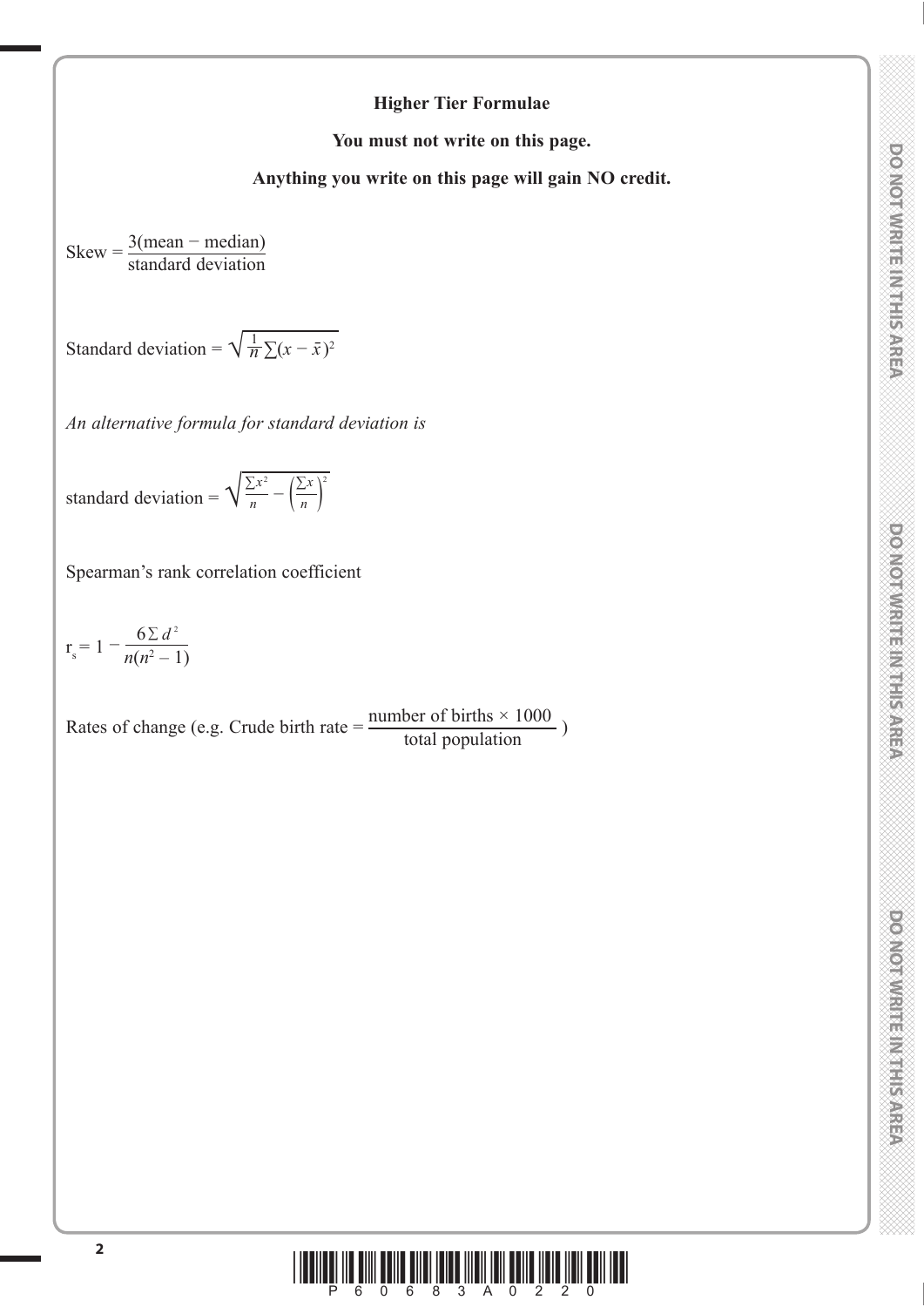#### **Answer ALL questions.**

#### Write your answers in the spaces provided.

### You must write down all the stages in your working.

At a university, 70% of students are undergraduates and 30% of students are postgraduates.  $\mathbf 1$ 

Amy and Robert want to do a survey.

Amy decides to use simple random sampling to collect a sample of 100 students.

She uses the university database as a sample frame and she numbers each student on the database.

She then generates exactly 100 random numbers and uses these random numbers to select her sample.

(a) Give two reasons why Amy's method may not produce a sample of 100 students.

Robert decides to use quota sampling to collect a sample of 100 students. He plans to stand outside the main building until he has interviewed 70 undergraduates and 30 postgraduates.

(b) Give two advantages of using quota sampling.

 $(2)$ 

 $(2)$ 

(c) Explain why this quota sample is **not** a random sample.

 $(1)$ 

(Total for Question 1 is 5 marks)

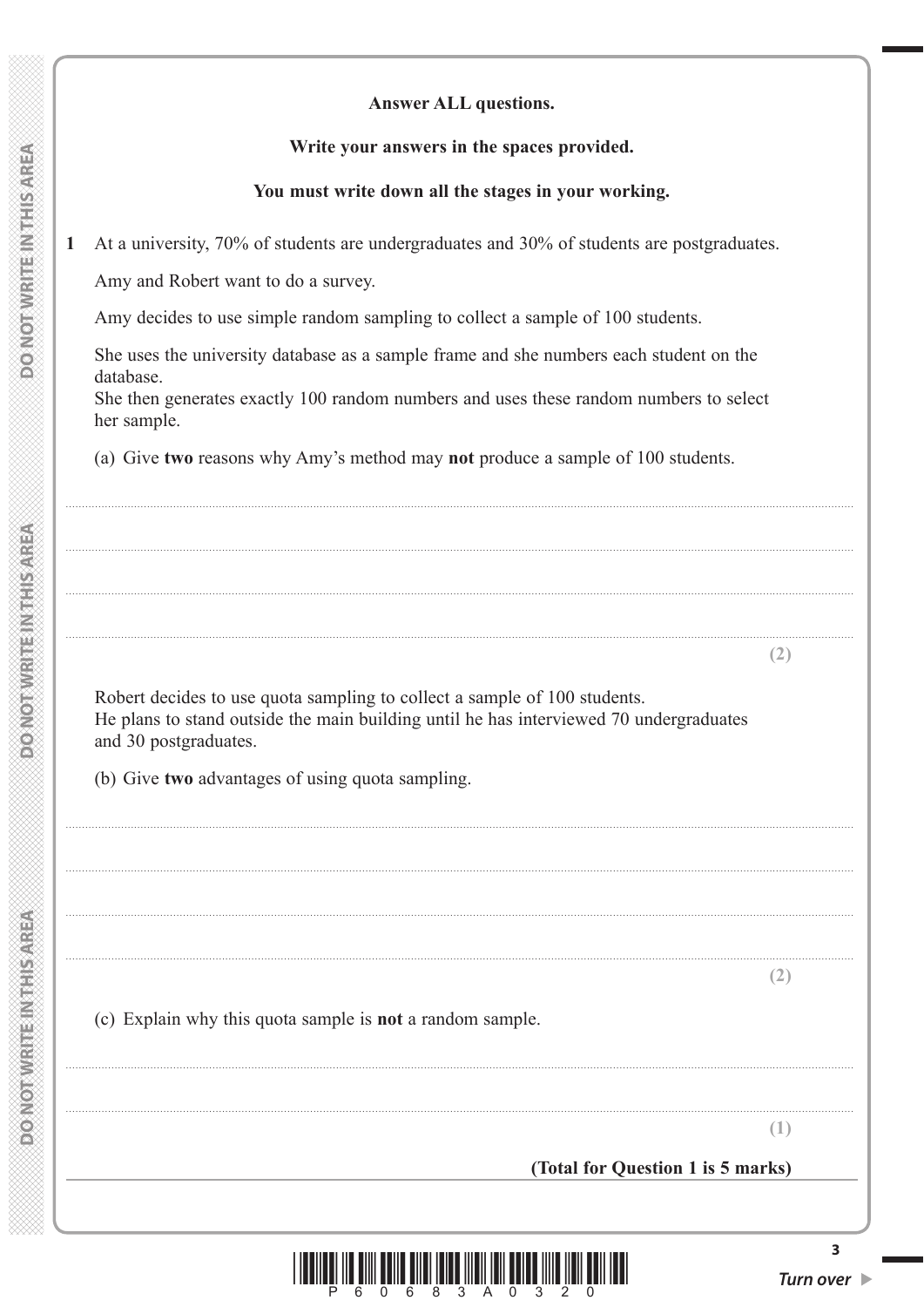**DO NOT WRITE IN THE IN THIS AREA DO NOT WRITE IN THIS AREA DO NOT WRITE IN THIS AREA DO NOT WRITE IN THIS AREA DO NOT WRITE IN THE INTERNATIONAL CONTINUES. THE INTERNATIONAL CONTINUES.** 

\*P60683A0420\*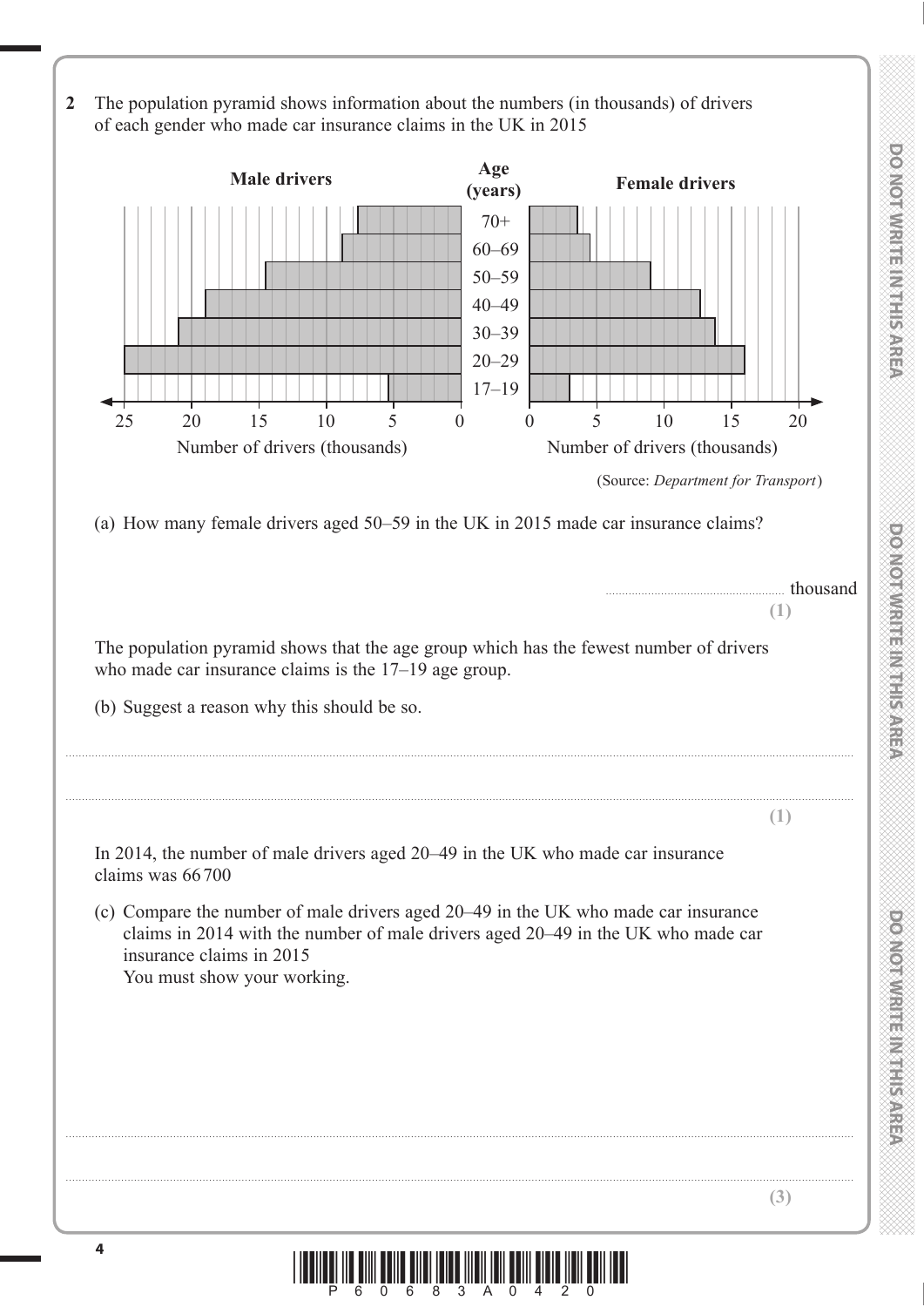



5

**MEETH START AND AND AND AND A** 

**MERICAN DISTRICTION OF STREET**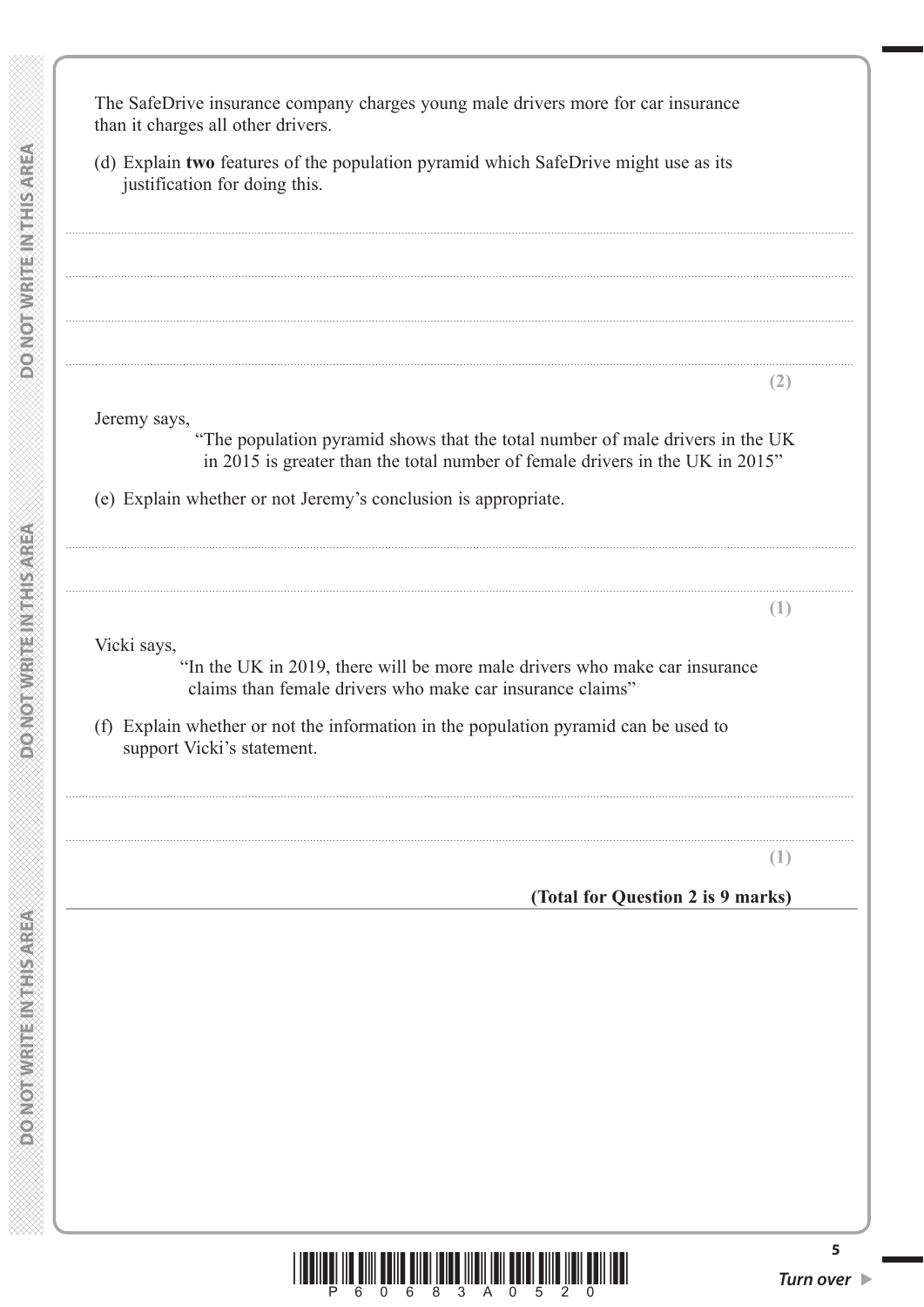**3** The frequency polygon shows information about the times taken by 49 athletes to run 400 metres at the 2017 World Championships.



(Source: *www.iaaf.org*)

 (a) Use the information in the frequency polygon to complete the table by writing in the missing times.

| Time ( <i>t</i> seconds) | Frequency |
|--------------------------|-----------|
| $\lt t \leq$<br>.<br>.   |           |

None of the athletes ran 400 metres in exactly 53 seconds.

- (b) Find the number of athletes who ran 400 metres in less than 53 seconds.
- (c) Calculate an estimate for the mean time of the 49 athletes.



**DO NOT WRITE IN THIS AREA** 

**(1)**

....................................................... **(2)**

seconds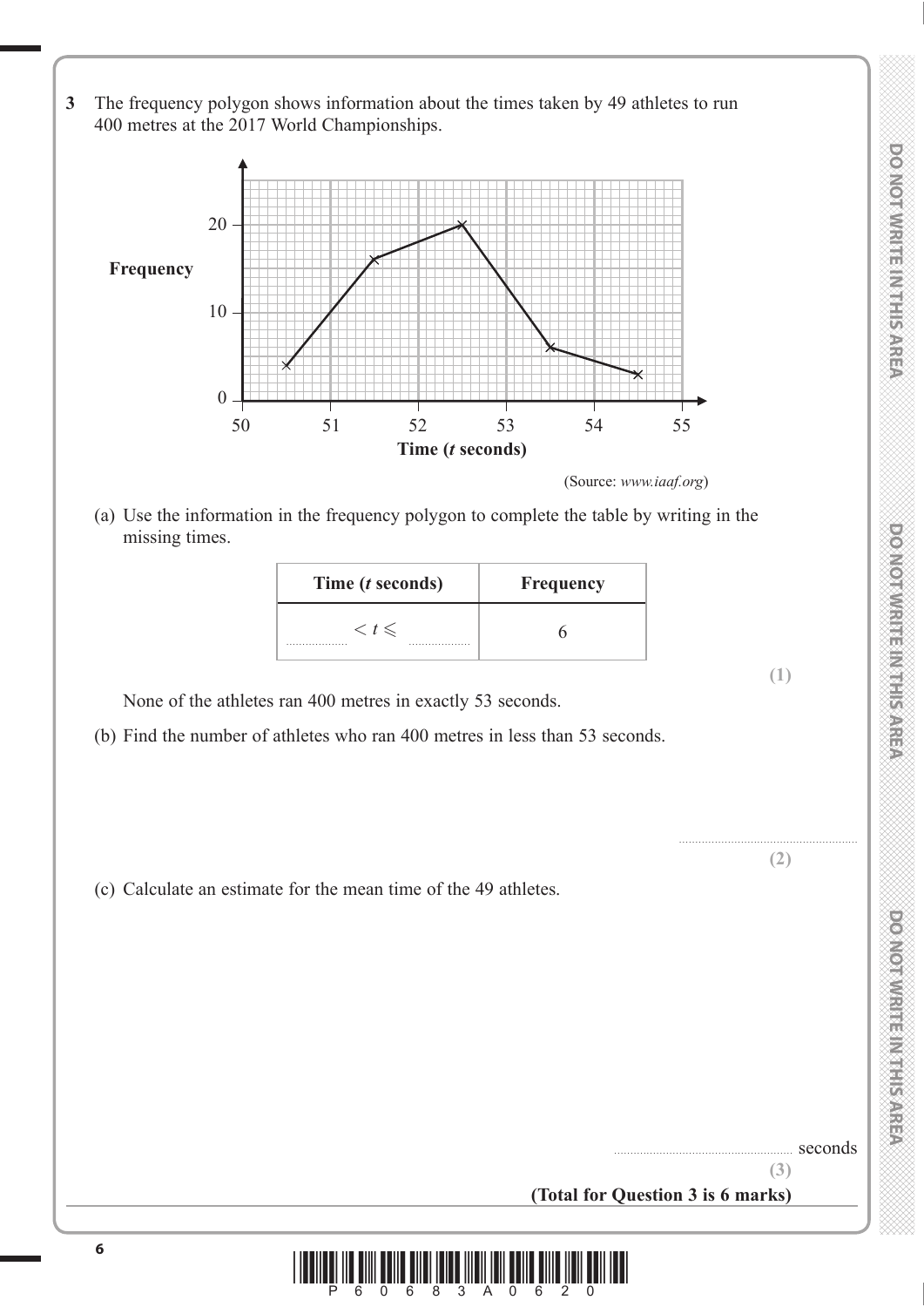Randall used the internet to find the number of points scored by each of the winning  $\overline{\mathbf{4}}$ teams in the last 30 years of the American Super Bowl.

He drew this stem and leaf diagram for his data.

| $\mathbf{1}$   |                 |                |                                                                     |                |         |                   |  |  |                 |                                                                                                                                                                                                                                                                                                                                                                                           |
|----------------|-----------------|----------------|---------------------------------------------------------------------|----------------|---------|-------------------|--|--|-----------------|-------------------------------------------------------------------------------------------------------------------------------------------------------------------------------------------------------------------------------------------------------------------------------------------------------------------------------------------------------------------------------------------|
|                | $7\phantom{.0}$ |                |                                                                     |                |         |                   |  |  |                 |                                                                                                                                                                                                                                                                                                                                                                                           |
| 2              |                 | 481            |                                                                     |                |         | 7 9 1 4 0 3 7 0 0 |  |  |                 |                                                                                                                                                                                                                                                                                                                                                                                           |
| $\overline{3}$ |                 | $\overline{4}$ |                                                                     |                |         |                   |  |  |                 |                                                                                                                                                                                                                                                                                                                                                                                           |
| $\overline{4}$ |                 |                |                                                                     |                |         |                   |  |  |                 |                                                                                                                                                                                                                                                                                                                                                                                           |
|                |                 |                |                                                                     |                |         |                   |  |  |                 |                                                                                                                                                                                                                                                                                                                                                                                           |
|                |                 |                |                                                                     |                |         |                   |  |  |                 |                                                                                                                                                                                                                                                                                                                                                                                           |
|                |                 |                |                                                                     |                |         |                   |  |  |                 |                                                                                                                                                                                                                                                                                                                                                                                           |
|                |                 |                |                                                                     |                |         |                   |  |  |                 |                                                                                                                                                                                                                                                                                                                                                                                           |
|                |                 |                |                                                                     |                |         |                   |  |  |                 |                                                                                                                                                                                                                                                                                                                                                                                           |
|                |                 |                |                                                                     |                |         |                   |  |  |                 |                                                                                                                                                                                                                                                                                                                                                                                           |
|                |                 |                |                                                                     |                |         |                   |  |  |                 | (2)                                                                                                                                                                                                                                                                                                                                                                                       |
|                |                 |                |                                                                     |                |         |                   |  |  |                 |                                                                                                                                                                                                                                                                                                                                                                                           |
|                |                 |                |                                                                     |                |         |                   |  |  |                 |                                                                                                                                                                                                                                                                                                                                                                                           |
|                |                 |                |                                                                     |                |         |                   |  |  |                 |                                                                                                                                                                                                                                                                                                                                                                                           |
|                |                 |                |                                                                     |                |         |                   |  |  |                 | (1)                                                                                                                                                                                                                                                                                                                                                                                       |
|                |                 |                |                                                                     |                |         |                   |  |  |                 |                                                                                                                                                                                                                                                                                                                                                                                           |
|                |                 |                |                                                                     |                |         |                   |  |  |                 |                                                                                                                                                                                                                                                                                                                                                                                           |
|                |                 |                |                                                                     |                |         |                   |  |  |                 |                                                                                                                                                                                                                                                                                                                                                                                           |
|                |                 |                |                                                                     |                |         |                   |  |  |                 |                                                                                                                                                                                                                                                                                                                                                                                           |
|                |                 |                |                                                                     |                |         |                   |  |  |                 |                                                                                                                                                                                                                                                                                                                                                                                           |
|                |                 |                |                                                                     |                |         |                   |  |  |                 |                                                                                                                                                                                                                                                                                                                                                                                           |
|                |                 |                |                                                                     |                |         |                   |  |  |                 |                                                                                                                                                                                                                                                                                                                                                                                           |
|                |                 |                |                                                                     |                |         |                   |  |  |                 | (1)                                                                                                                                                                                                                                                                                                                                                                                       |
|                | 5               |                | $\overline{4}$<br>2 <sub>5</sub><br>in order to support his belief. | $\overline{1}$ | 3 8 9 2 |                   |  |  | 1 2 4 4 1 5 0 7 | (Source: nfl.com)<br>(a) Write down two improvements Randall should make to the stem and leaf diagram.<br>(b) Assess the reliability of using the internet as the source of Randall's data.<br>Randall believes that the number of points scored by the winning team is increasing over time.<br>(c) Comment on whether or not Randall has represented his data in an appropriate diagram |



 $\overline{7}$ 

**DOMOTIVRITE IN THIS AREA** 

**DO NOT WRITEIN THIS AREA**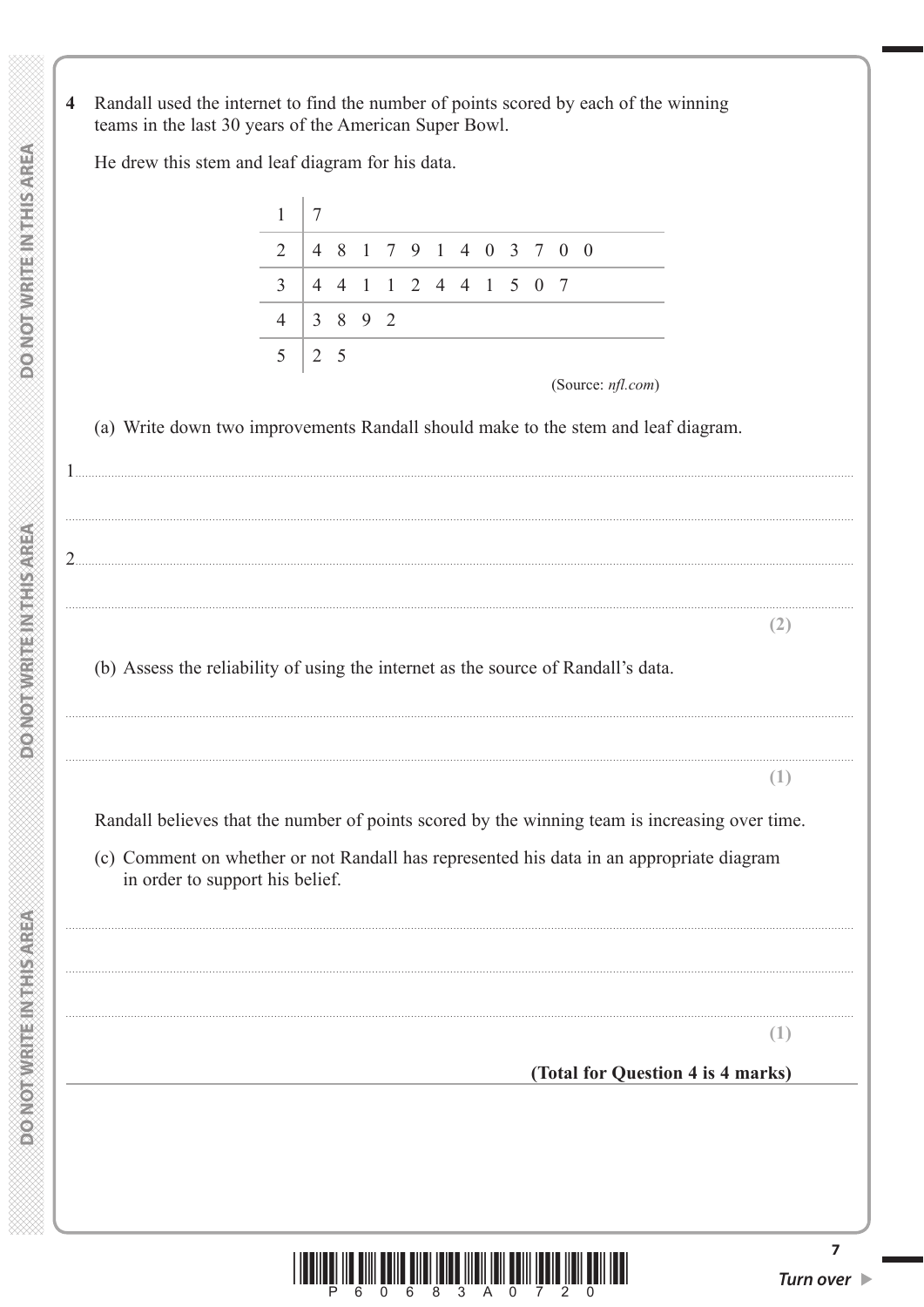DO NOT WRITE IN THIS AREA

**5** The figures below show the amount, in £ millions, of UK aid given to Ethiopia for each of the years 2009 to 2015

219 263 344 265 329 321 338

 The table gives a summary of the amount, in £ millions, of UK aid given to Pakistan for the years 2009 to 2015

| Mean  | <b>Standard deviation   Greatest amount  </b> |     |
|-------|-----------------------------------------------|-----|
| 243.7 | 79.5                                          | 374 |

(Source: *dfid.gov.uk*)

 Compare the amount of UK aid given to Ethiopia and the amount of UK aid given to Pakistan for the years 2009 to 2015

You may use  $219^2 + 263^2 + 344^2 + 265^2 + 329^2 + 321^2 + 338^2 = 631217$ 

**(Total for Question 5 is 5 marks)**

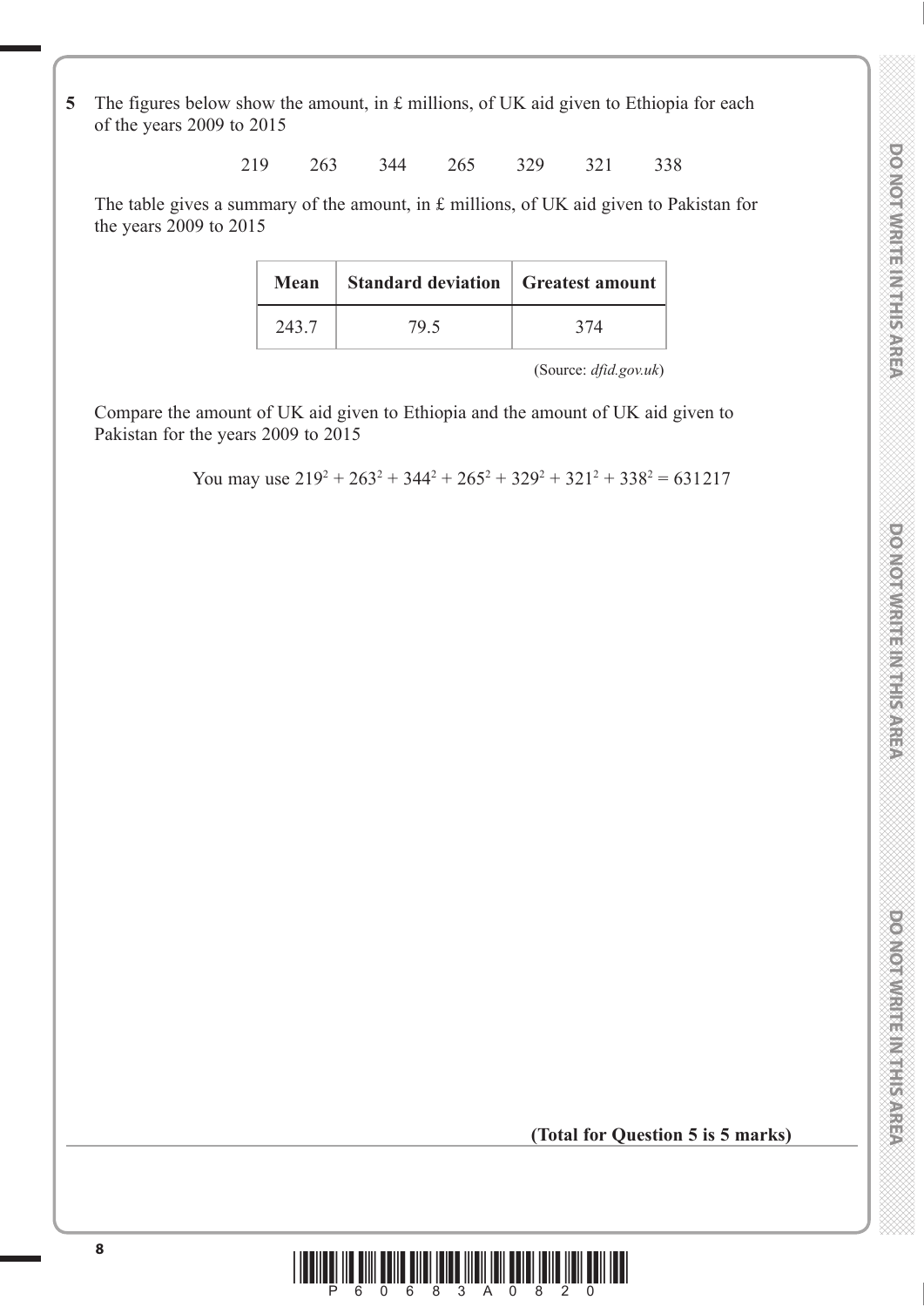**6** Using July 2015 as the base month, the table shows some of the index numbers for the consumer price index (CPI) from July 2015 to July 2017

|                              |     |      | July 2015   Jan 2016   July 2016   Jan 2017   July 2017 |       |       |
|------------------------------|-----|------|---------------------------------------------------------|-------|-------|
| Consumer price index $(CPI)$ | 100 | 99.5 | 100.6                                                   | 101.4 | 103.2 |

..................................................................................................................................................................................................................................................

..................................................................................................................................................................................................................................................

..................................................................................................................................................................................................................................................

..................................................................................................................................................................................................................................................

(Source: *ons.gov.uk*)

**(2)**

....................................................... **(2)**

**(2)**

(a) Give an interpretation of the index number 103.2 in the table.

 The CPI is a weighted index. It measures the changes in the prices of consumer goods and of services only using the weightings as shown in the table below.

|          | weighting |
|----------|-----------|
| goods    | 525       |
| services | 475       |

Using July 2015 as the base month, the index number for goods in July 2017 was 100.7

 (b) Calculate the index number for services in July 2017 Give your answer to the nearest whole number.

.................................................................................................................................................................................................................................................. .................................................................................................................................................................................................................................................. ..................................................................................................................................................................................................................................................

One of the items included in the goods index is food.

 (c) Assess whether or not it is appropriate to use 100.7 in order to find an estimate of the change in the price of food from July 2015 to July 2017

**(Total for Question 6 is 6 marks)**

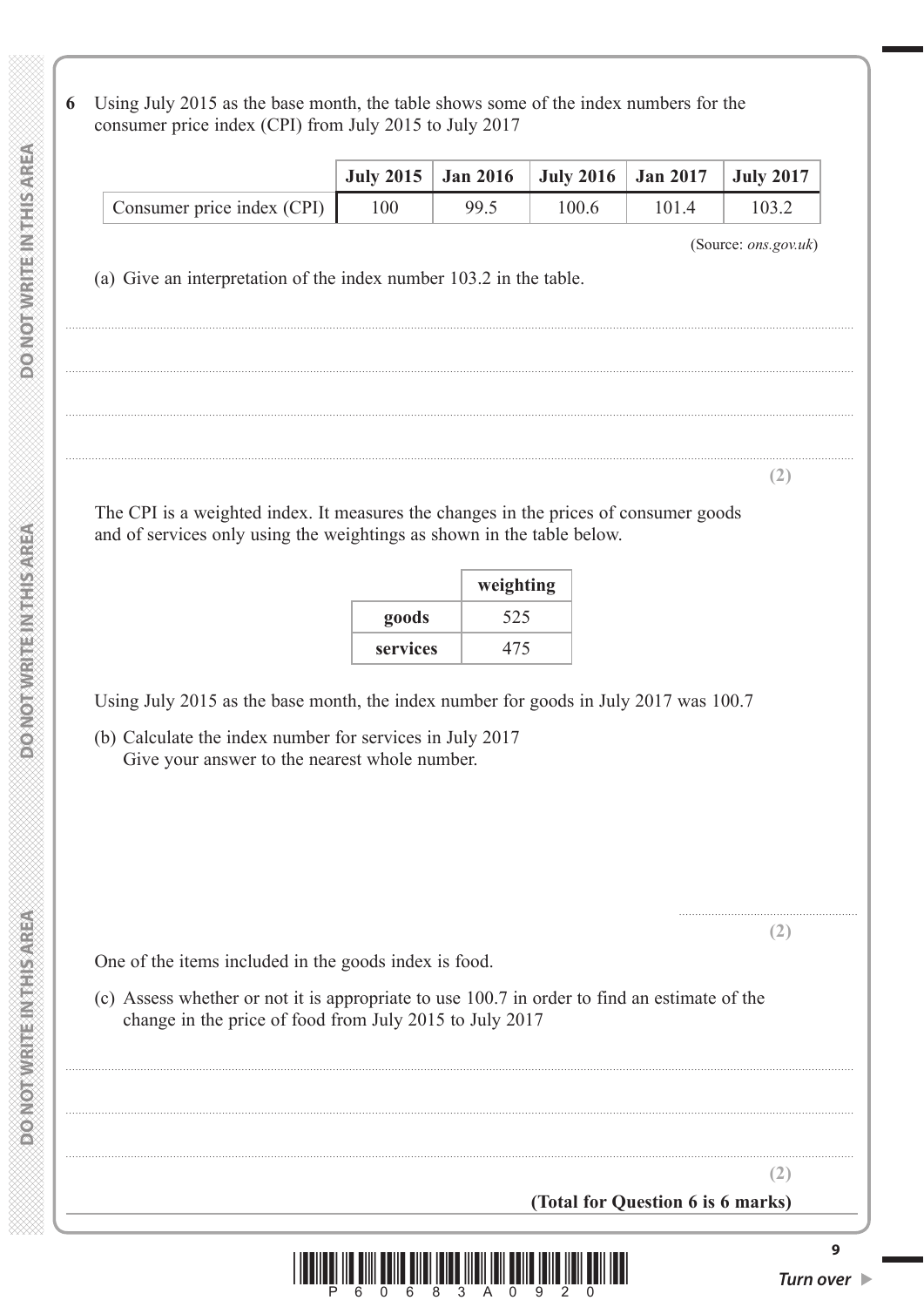**7** Susie is investigating the amount of time students at her school spend watching television.

She selects a random sample of 50 students from her school and asks them the following question.

|       |          | How much time, in hours to the nearest hour, did you spend watching television last Saturday? |                            |         |
|-------|----------|-----------------------------------------------------------------------------------------------|----------------------------|---------|
|       | $\sim$ 4 | 4 to 5                                                                                        | 6 to 7                     | 8 to 11 |
| $\pm$ |          | and the property of the contract of                                                           | and the state of the state |         |

Susie received answers from only 43 of the students.

The table shows a summary of her results.

| Time ( <i>t</i> hours) | Frequency |
|------------------------|-----------|
| 2                      | 14        |
| 3                      | 11        |
| $4$ to 5               | 9         |
| 6 to 7                 | 5         |
| 8 to 11                |           |

The incomplete histogram shows information about some of Susie's results.



 (a) Give a reason to support using a histogram to represent the amounts of time students at her school spend watching television.



..................................................................................................................................................................................................................................................

..................................................................................................................................................................................................................................................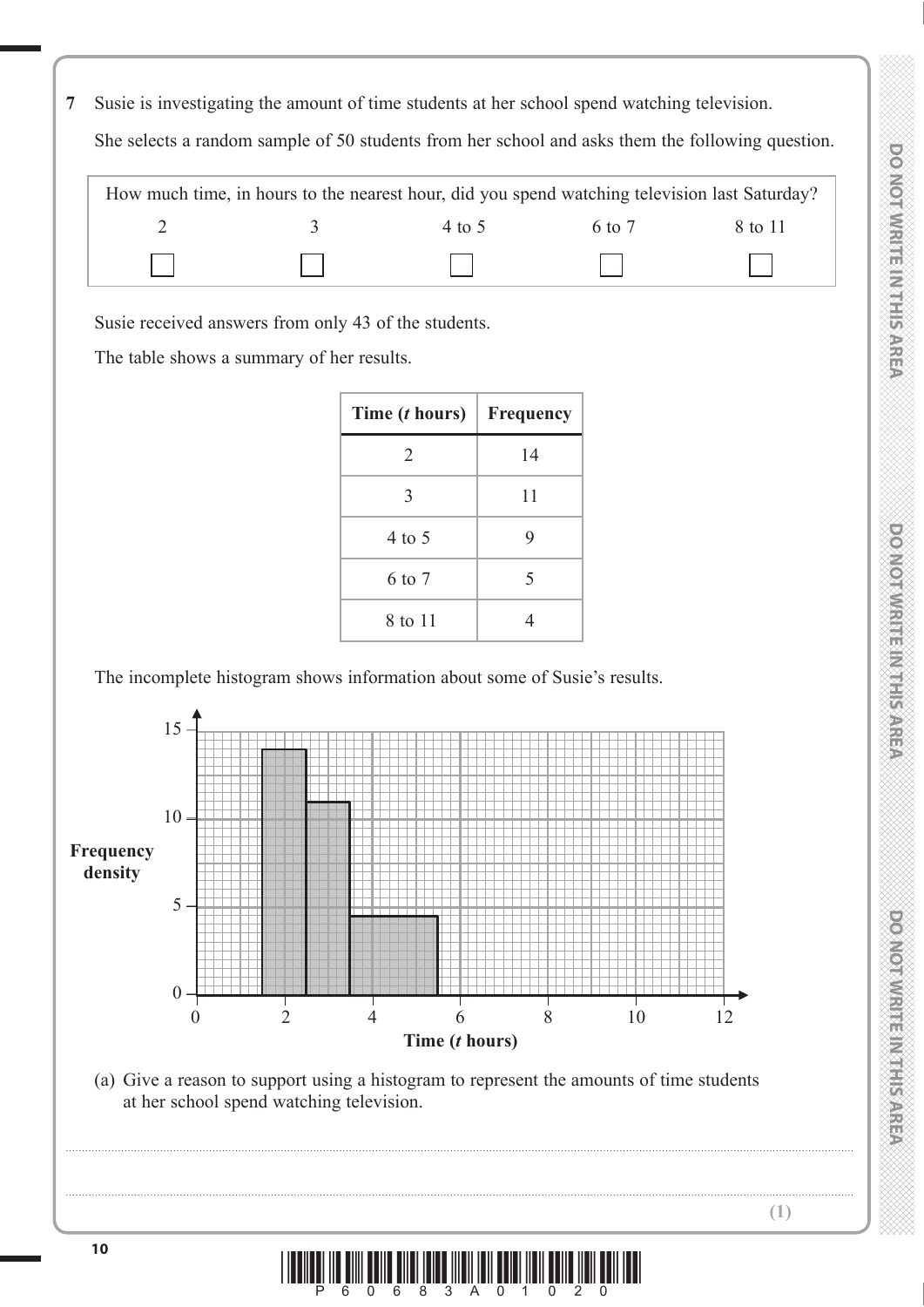|  |   | ⋐                  |   |  |  |  |
|--|---|--------------------|---|--|--|--|
|  |   | na<br>Ge           |   |  |  |  |
|  |   |                    |   |  |  |  |
|  |   |                    |   |  |  |  |
|  |   |                    |   |  |  |  |
|  |   |                    |   |  |  |  |
|  |   |                    |   |  |  |  |
|  |   |                    |   |  |  |  |
|  |   | €                  |   |  |  |  |
|  |   |                    |   |  |  |  |
|  |   |                    |   |  |  |  |
|  |   |                    |   |  |  |  |
|  |   | ig<br>T            |   |  |  |  |
|  |   |                    |   |  |  |  |
|  |   |                    |   |  |  |  |
|  |   |                    |   |  |  |  |
|  |   |                    |   |  |  |  |
|  |   |                    |   |  |  |  |
|  |   |                    |   |  |  |  |
|  |   |                    |   |  |  |  |
|  |   |                    |   |  |  |  |
|  |   |                    |   |  |  |  |
|  |   |                    |   |  |  |  |
|  |   |                    |   |  |  |  |
|  |   | ar<br>K            |   |  |  |  |
|  |   |                    |   |  |  |  |
|  | 当 |                    | ¥ |  |  |  |
|  |   |                    |   |  |  |  |
|  |   | €                  |   |  |  |  |
|  |   |                    |   |  |  |  |
|  |   |                    |   |  |  |  |
|  |   |                    |   |  |  |  |
|  |   |                    |   |  |  |  |
|  |   | Ļ.                 |   |  |  |  |
|  |   |                    |   |  |  |  |
|  |   |                    |   |  |  |  |
|  |   |                    |   |  |  |  |
|  |   | m                  |   |  |  |  |
|  |   |                    |   |  |  |  |
|  |   |                    |   |  |  |  |
|  |   |                    |   |  |  |  |
|  |   |                    |   |  |  |  |
|  |   |                    |   |  |  |  |
|  |   | $\frac{1}{\alpha}$ |   |  |  |  |
|  |   |                    |   |  |  |  |
|  |   |                    |   |  |  |  |
|  | Ì |                    |   |  |  |  |
|  |   |                    |   |  |  |  |
|  | è |                    |   |  |  |  |
|  |   |                    |   |  |  |  |
|  |   |                    |   |  |  |  |
|  |   | M                  |   |  |  |  |
|  |   |                    |   |  |  |  |
|  |   |                    |   |  |  |  |
|  |   |                    |   |  |  |  |
|  |   |                    |   |  |  |  |
|  |   |                    |   |  |  |  |
|  |   |                    |   |  |  |  |
|  | é |                    |   |  |  |  |
|  |   |                    |   |  |  |  |
|  |   |                    |   |  |  |  |
|  |   |                    |   |  |  |  |
|  |   |                    |   |  |  |  |
|  |   |                    |   |  |  |  |
|  |   | ã                  |   |  |  |  |
|  |   |                    |   |  |  |  |
|  |   |                    |   |  |  |  |
|  |   |                    |   |  |  |  |
|  |   |                    |   |  |  |  |
|  |   | M                  |   |  |  |  |
|  |   |                    |   |  |  |  |
|  |   |                    |   |  |  |  |
|  |   |                    |   |  |  |  |
|  |   |                    |   |  |  |  |
|  |   |                    |   |  |  |  |
|  |   |                    |   |  |  |  |

 $\bar{\alpha}$ 

 $\bar{\mathcal{A}}$ 

 $\ddotsc$ 

 $\bar{\mathcal{A}}$ 

 $\ddotsc$ 

 $\bar{\mathcal{A}}$ 

 $\bar{\beta}$ 

 $\ldots$ 

 $\cdot$ 

 $\ddot{\phantom{1}}$ 

|   |   |  | j  |
|---|---|--|----|
|   |   |  |    |
|   |   |  | S  |
|   |   |  |    |
|   |   |  | ֦  |
|   |   |  | ֦  |
|   |   |  |    |
|   | t |  |    |
|   |   |  |    |
|   |   |  |    |
|   |   |  |    |
|   |   |  |    |
|   |   |  |    |
|   | é |  |    |
|   |   |  |    |
|   |   |  |    |
|   |   |  |    |
|   |   |  |    |
|   |   |  |    |
|   |   |  | ş  |
|   | á |  |    |
|   |   |  | ֕  |
| j |   |  |    |
|   |   |  | l  |
|   | 至 |  |    |
|   |   |  |    |
|   |   |  |    |
|   |   |  | i  |
|   |   |  |    |
|   |   |  | ׇ֠ |
|   |   |  |    |
|   |   |  |    |
|   |   |  |    |
|   |   |  |    |
| j |   |  |    |
|   |   |  |    |
|   |   |  |    |
|   |   |  |    |
|   |   |  |    |
|   | ï |  |    |
|   |   |  |    |
| ĭ |   |  | ş  |
|   |   |  |    |
| ĭ |   |  | Ş  |
|   |   |  |    |
|   |   |  | j  |
|   |   |  |    |
|   |   |  | ֚  |
|   |   |  |    |
|   |   |  | ֦  |
|   |   |  |    |
|   |   |  |    |
|   |   |  |    |
|   |   |  |    |
|   |   |  |    |
|   |   |  |    |
|   |   |  |    |
|   |   |  |    |
|   |   |  |    |
|   |   |  |    |
|   |   |  |    |
|   |   |  |    |
|   |   |  |    |
|   |   |  |    |
|   |   |  |    |
|   |   |  |    |
|   |   |  |    |
|   |   |  |    |
|   |   |  |    |
|   |   |  |    |
|   |   |  |    |
|   |   |  |    |

www.www.www.ww

| (b) Complete the histogram.                                                                                                       | (3)                    |
|-----------------------------------------------------------------------------------------------------------------------------------|------------------------|
| A student is selected at random from those students in the sample who watched less than<br>5.5 hours of television last Saturday. |                        |
| (c) Estimate the probability that this student watched less than 2 hours of television last Saturday.                             |                        |
|                                                                                                                                   |                        |
|                                                                                                                                   |                        |
|                                                                                                                                   |                        |
|                                                                                                                                   |                        |
|                                                                                                                                   |                        |
|                                                                                                                                   | (2)                    |
| Using class midpoints, Susie calculated the mean time spent watching television to be 4 hours.                                    |                        |
| She concludes that the mean time spent watching television each day is 4 hours for all students.                                  |                        |
| (d) Assess how Susie's question affects the accuracy of the mean time.                                                            |                        |
|                                                                                                                                   |                        |
|                                                                                                                                   |                        |
|                                                                                                                                   |                        |
|                                                                                                                                   |                        |
|                                                                                                                                   |                        |
|                                                                                                                                   |                        |
|                                                                                                                                   | $\left 2\right\rangle$ |
| (e) Assess how Susie's method for collecting her data affects the validity of her conclusion.                                     |                        |
|                                                                                                                                   |                        |
|                                                                                                                                   |                        |
|                                                                                                                                   |                        |
|                                                                                                                                   |                        |
|                                                                                                                                   |                        |
|                                                                                                                                   |                        |
|                                                                                                                                   |                        |
|                                                                                                                                   |                        |
|                                                                                                                                   | (3)                    |

(Total for Question 7 is 11 marks)

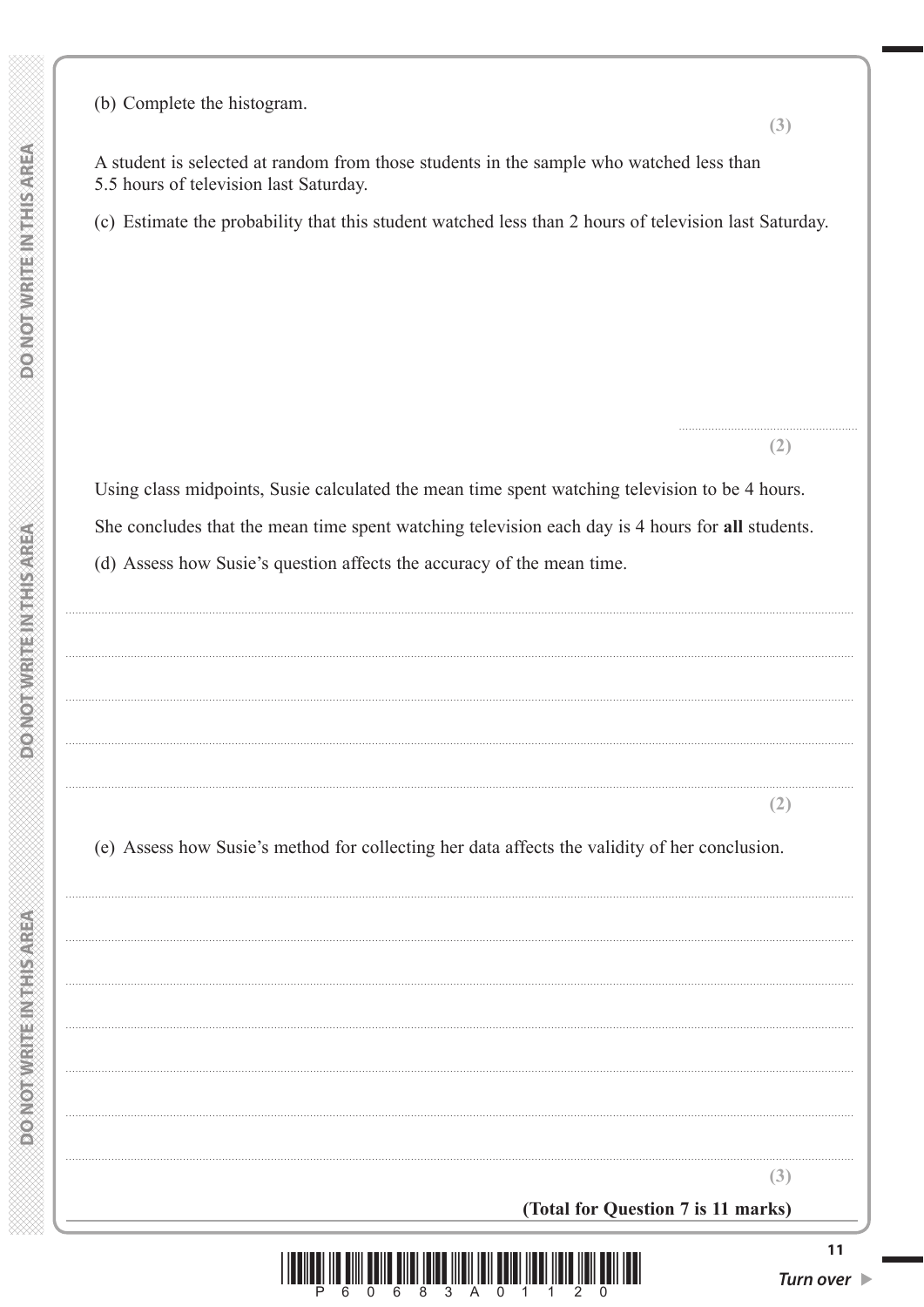**8** The table and time series graph give information about the number, in thousands, of visitors to the British Museum each quarter from Quarter 1, 2015 to Quarter 3, 2017





(Source: *Department for Digital, Culture, Media and Sport*)

Seven of the eight 4-point moving averages for the data are also plotted on the grid.

(a) Explain why it is appropriate to calculate 4-point moving averages for this set of data.



..................................................................................................................................................................................................................................................

..................................................................................................................................................................................................................................................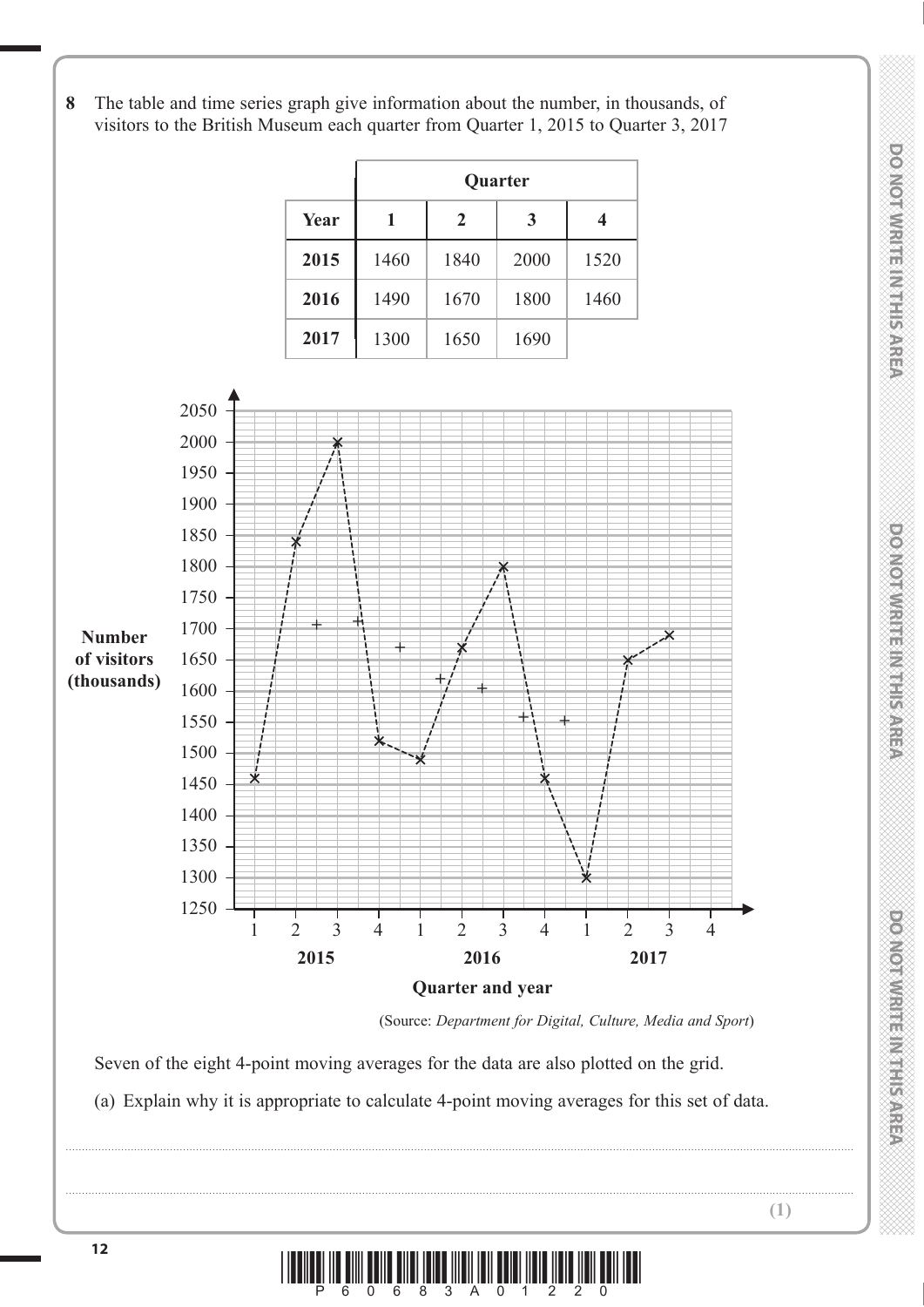| ×                                                                                                                                                                                                                              |  |
|--------------------------------------------------------------------------------------------------------------------------------------------------------------------------------------------------------------------------------|--|
|                                                                                                                                                                                                                                |  |
|                                                                                                                                                                                                                                |  |
|                                                                                                                                                                                                                                |  |
|                                                                                                                                                                                                                                |  |
|                                                                                                                                                                                                                                |  |
|                                                                                                                                                                                                                                |  |
|                                                                                                                                                                                                                                |  |
|                                                                                                                                                                                                                                |  |
|                                                                                                                                                                                                                                |  |
| ≫                                                                                                                                                                                                                              |  |
|                                                                                                                                                                                                                                |  |
| Š                                                                                                                                                                                                                              |  |
|                                                                                                                                                                                                                                |  |
|                                                                                                                                                                                                                                |  |
|                                                                                                                                                                                                                                |  |
|                                                                                                                                                                                                                                |  |
|                                                                                                                                                                                                                                |  |
|                                                                                                                                                                                                                                |  |
|                                                                                                                                                                                                                                |  |
|                                                                                                                                                                                                                                |  |
|                                                                                                                                                                                                                                |  |
|                                                                                                                                                                                                                                |  |
|                                                                                                                                                                                                                                |  |
|                                                                                                                                                                                                                                |  |
|                                                                                                                                                                                                                                |  |
|                                                                                                                                                                                                                                |  |
|                                                                                                                                                                                                                                |  |
|                                                                                                                                                                                                                                |  |
|                                                                                                                                                                                                                                |  |
|                                                                                                                                                                                                                                |  |
|                                                                                                                                                                                                                                |  |
| Variations are all the company of the company of the company of the company of the company of the company of the company of the company of the company of the company of the company of the company of the company of the comp |  |
|                                                                                                                                                                                                                                |  |
|                                                                                                                                                                                                                                |  |
|                                                                                                                                                                                                                                |  |
|                                                                                                                                                                                                                                |  |
|                                                                                                                                                                                                                                |  |
|                                                                                                                                                                                                                                |  |
|                                                                                                                                                                                                                                |  |
|                                                                                                                                                                                                                                |  |
|                                                                                                                                                                                                                                |  |
|                                                                                                                                                                                                                                |  |
|                                                                                                                                                                                                                                |  |
|                                                                                                                                                                                                                                |  |
|                                                                                                                                                                                                                                |  |
|                                                                                                                                                                                                                                |  |
|                                                                                                                                                                                                                                |  |
|                                                                                                                                                                                                                                |  |
|                                                                                                                                                                                                                                |  |
|                                                                                                                                                                                                                                |  |
|                                                                                                                                                                                                                                |  |
|                                                                                                                                                                                                                                |  |
|                                                                                                                                                                                                                                |  |
|                                                                                                                                                                                                                                |  |
|                                                                                                                                                                                                                                |  |
|                                                                                                                                                                                                                                |  |
|                                                                                                                                                                                                                                |  |
|                                                                                                                                                                                                                                |  |
|                                                                                                                                                                                                                                |  |
|                                                                                                                                                                                                                                |  |
|                                                                                                                                                                                                                                |  |
|                                                                                                                                                                                                                                |  |
|                                                                                                                                                                                                                                |  |
|                                                                                                                                                                                                                                |  |
|                                                                                                                                                                                                                                |  |
|                                                                                                                                                                                                                                |  |
|                                                                                                                                                                                                                                |  |
|                                                                                                                                                                                                                                |  |
|                                                                                                                                                                                                                                |  |
|                                                                                                                                                                                                                                |  |
|                                                                                                                                                                                                                                |  |
|                                                                                                                                                                                                                                |  |
|                                                                                                                                                                                                                                |  |
|                                                                                                                                                                                                                                |  |
|                                                                                                                                                                                                                                |  |
|                                                                                                                                                                                                                                |  |
|                                                                                                                                                                                                                                |  |
|                                                                                                                                                                                                                                |  |
|                                                                                                                                                                                                                                |  |
|                                                                                                                                                                                                                                |  |
|                                                                                                                                                                                                                                |  |
|                                                                                                                                                                                                                                |  |
|                                                                                                                                                                                                                                |  |
|                                                                                                                                                                                                                                |  |
|                                                                                                                                                                                                                                |  |
|                                                                                                                                                                                                                                |  |
| Ž<br>Î                                                                                                                                                                                                                         |  |
|                                                                                                                                                                                                                                |  |
|                                                                                                                                                                                                                                |  |
| $\stackrel{\sim}{\approx}$                                                                                                                                                                                                     |  |
|                                                                                                                                                                                                                                |  |
|                                                                                                                                                                                                                                |  |
|                                                                                                                                                                                                                                |  |
|                                                                                                                                                                                                                                |  |
|                                                                                                                                                                                                                                |  |
|                                                                                                                                                                                                                                |  |
|                                                                                                                                                                                                                                |  |
| to<br>G                                                                                                                                                                                                                        |  |
|                                                                                                                                                                                                                                |  |
|                                                                                                                                                                                                                                |  |
|                                                                                                                                                                                                                                |  |
|                                                                                                                                                                                                                                |  |
|                                                                                                                                                                                                                                |  |
|                                                                                                                                                                                                                                |  |
|                                                                                                                                                                                                                                |  |
|                                                                                                                                                                                                                                |  |
| Š<br>≫<br>î,                                                                                                                                                                                                                   |  |

|   | The eighth 4-point moving average for the data is 1525                                                   |     |
|---|----------------------------------------------------------------------------------------------------------|-----|
|   | (b) Plot this moving average on the grid.                                                                | (1) |
|   | (c) Draw a trend line for the time series graph.                                                         | (1) |
|   | The average seasonal effect for Quarter 4 is found to be $-140$ thousand.                                |     |
|   | (d) (i) Give an interpretation of this value.                                                            |     |
|   |                                                                                                          | (1) |
|   | (ii) Calculate an estimate of the number of visitors to the British Museum in<br>Quarter 4, 2017         |     |
|   |                                                                                                          |     |
|   |                                                                                                          |     |
|   | thousand                                                                                                 | (2) |
|   |                                                                                                          |     |
|   | (e) Write down two assumptions that have to be made so that your estimate in part $(d)(ii)$<br>is valid. |     |
|   |                                                                                                          |     |
| 2 |                                                                                                          |     |
|   |                                                                                                          | (2) |
|   | (Total for Question 8 is 8 marks)                                                                        |     |
|   |                                                                                                          |     |
|   |                                                                                                          |     |
|   |                                                                                                          |     |



 $13$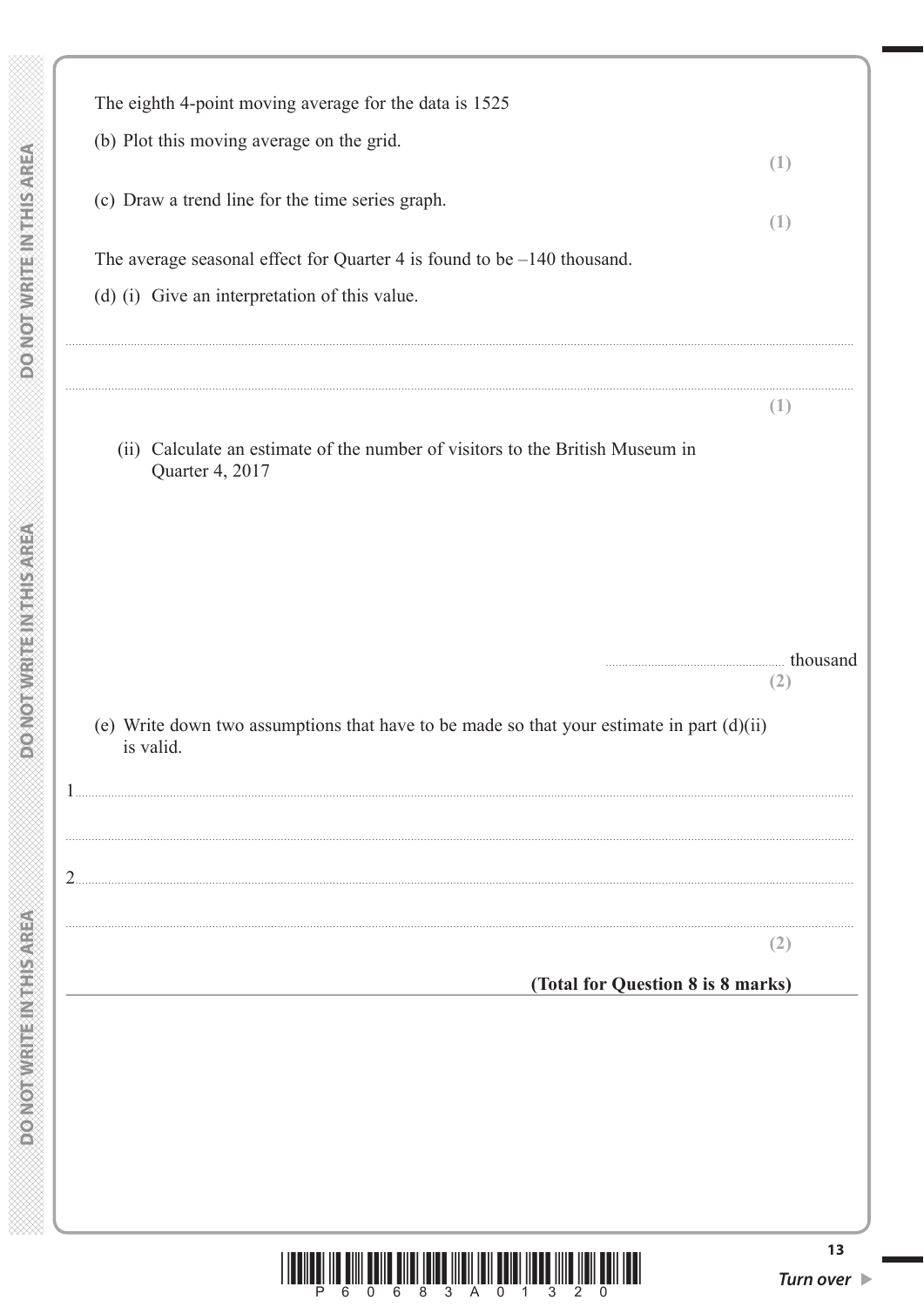**DOOMORATION CONSULTANT** 

**9** To apply for a job at a bank, an applicant must first take a numeracy test.

The table gives information about the results of the test taken by all applicants.

| Mean | <b>Standard deviation</b> |
|------|---------------------------|
| 55   |                           |

 To get an interview, an applicant must score a standardised score of at least 1.5 for the test. Mithra scored 68 in the test.

(a) Determine whether or not Mithra gets an interview.

**(3)**

Alexi's standardised score for the test is –1.25

Fiona's standardised score for the test is  $-1$ 

 (b) Compare Alexi's performance in the test with Fiona's performance in the test. Give a reason for your answer.

..................................................................................................................................................................................................................................................

..................................................................................................................................................................................................................................................

..................................................................................................................................................................................................................................................

..................................................................................................................................................................................................................................................



# **(Total for Question 9 is 5 marks)**

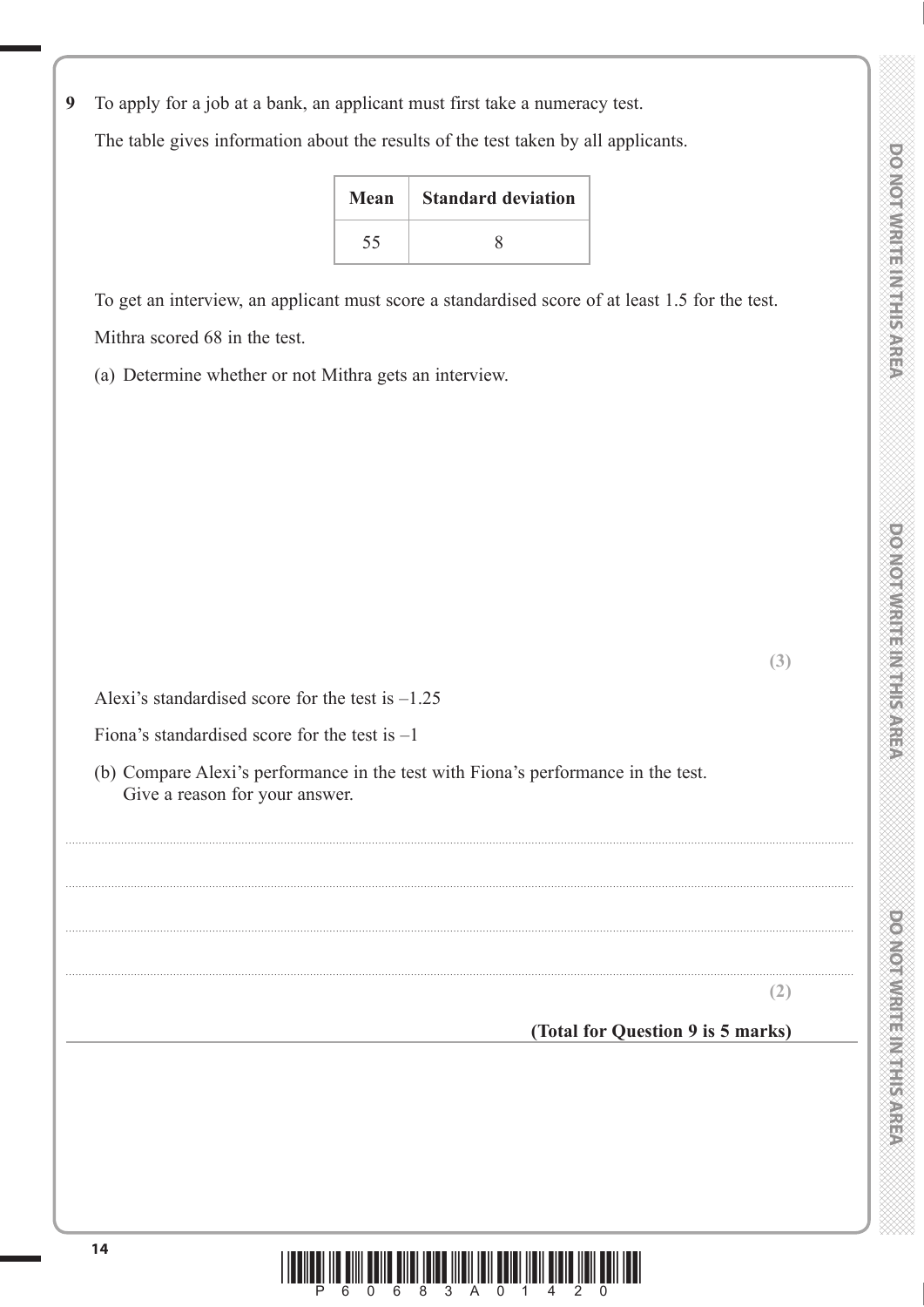10 Noah is investigating the reaction times of some athletes.

He collects information from 50 athletes and records the data in a spreadsheet. He sorts the data from the least reaction time to the greatest reaction time.

The first few rows and last few rows of his spreadsheet are shown below.

| Reaction time, s seconds |  |  |
|--------------------------|--|--|
| 0.3                      |  |  |
| 0.4                      |  |  |
| 0.7                      |  |  |
| 0.8                      |  |  |
|                          |  |  |
| 3.0                      |  |  |
| 3.1                      |  |  |
| 3.6                      |  |  |
| 5.3                      |  |  |
| 5.7                      |  |  |

Here are some of the summary statistics for all the data.

 $\Sigma s = 88$  $\sum s^2 = 210$  standard deviation =  $1.05$ 

range =  $5.4$ 

Noah decides to clean the data before proceeding with his investigation. He models the reaction times using a normal distribution.

 $n = 50$ 

Using the summary statistics, describe how Noah should clean the data and justify why he needs to clean the data.



 $15$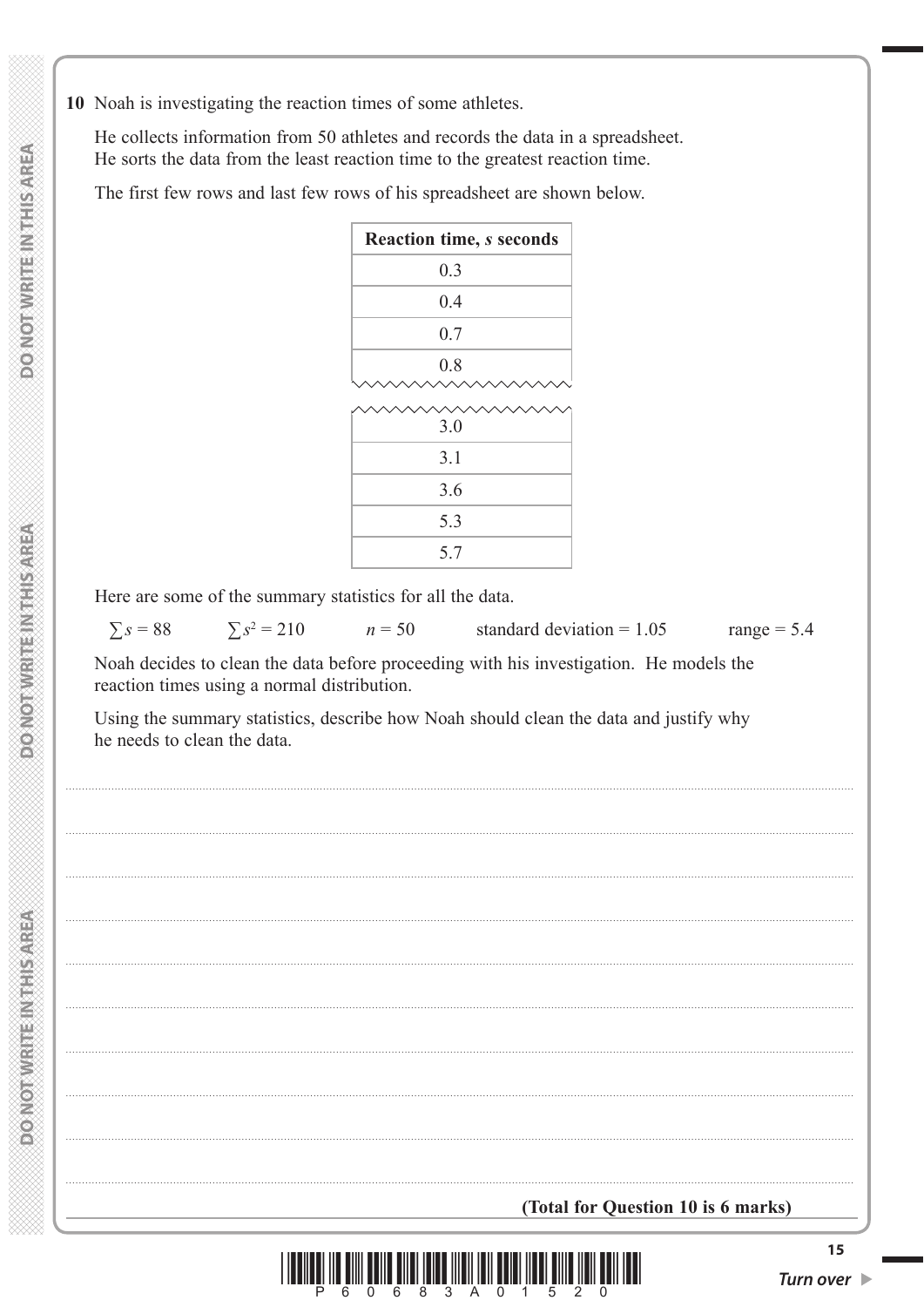**DOONOOTMRITERINGS** 



11 Gisele collected data about the age and the salary of each employee at a small company.

She used statistical software to draw a scatter diagram for her data.

(a) Give one advantage of using statistical software when representing data.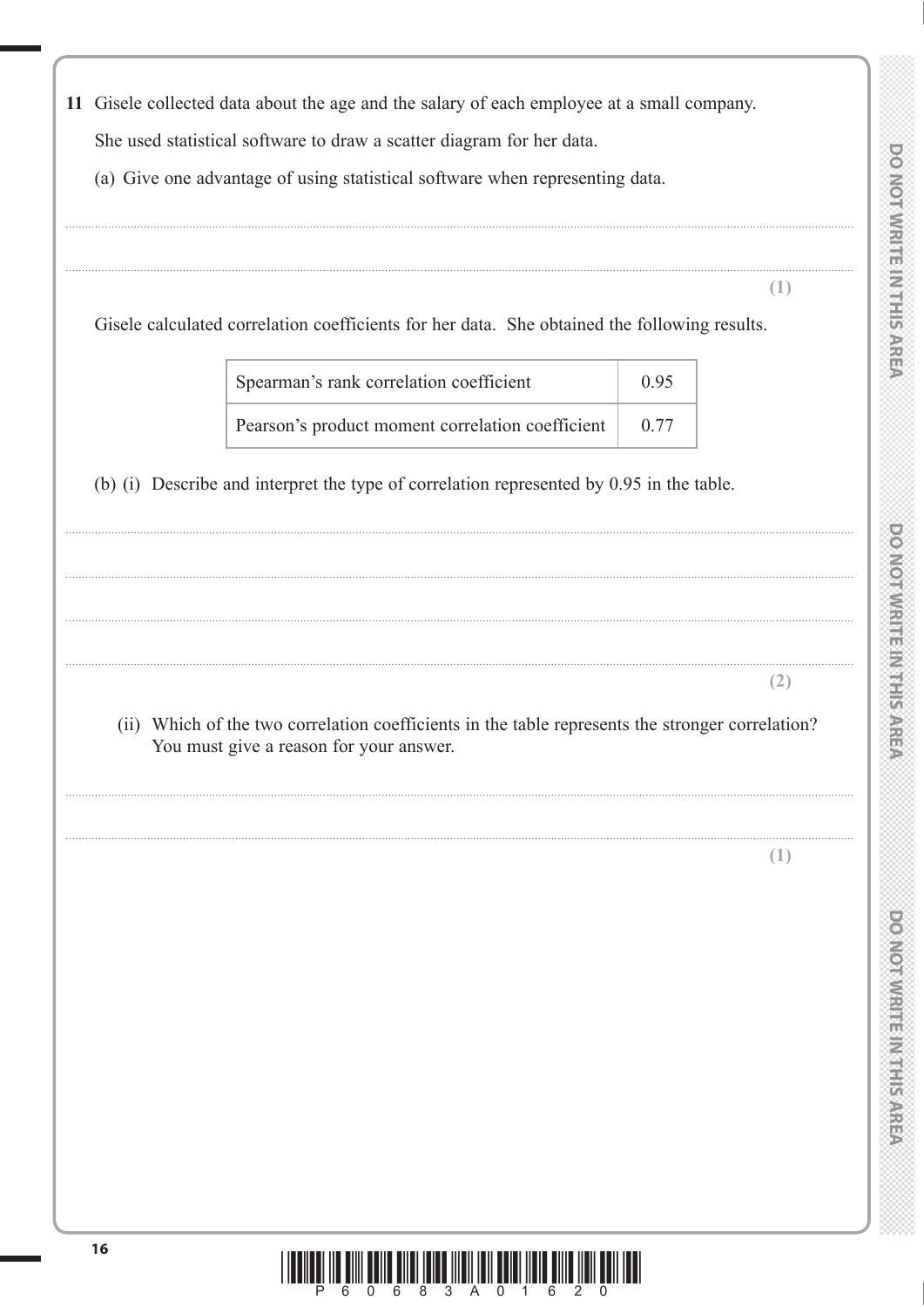Figure 1 and Figure 2 show two possible scatter diagrams for Gisele's data.





Turn over  $\blacktriangleright$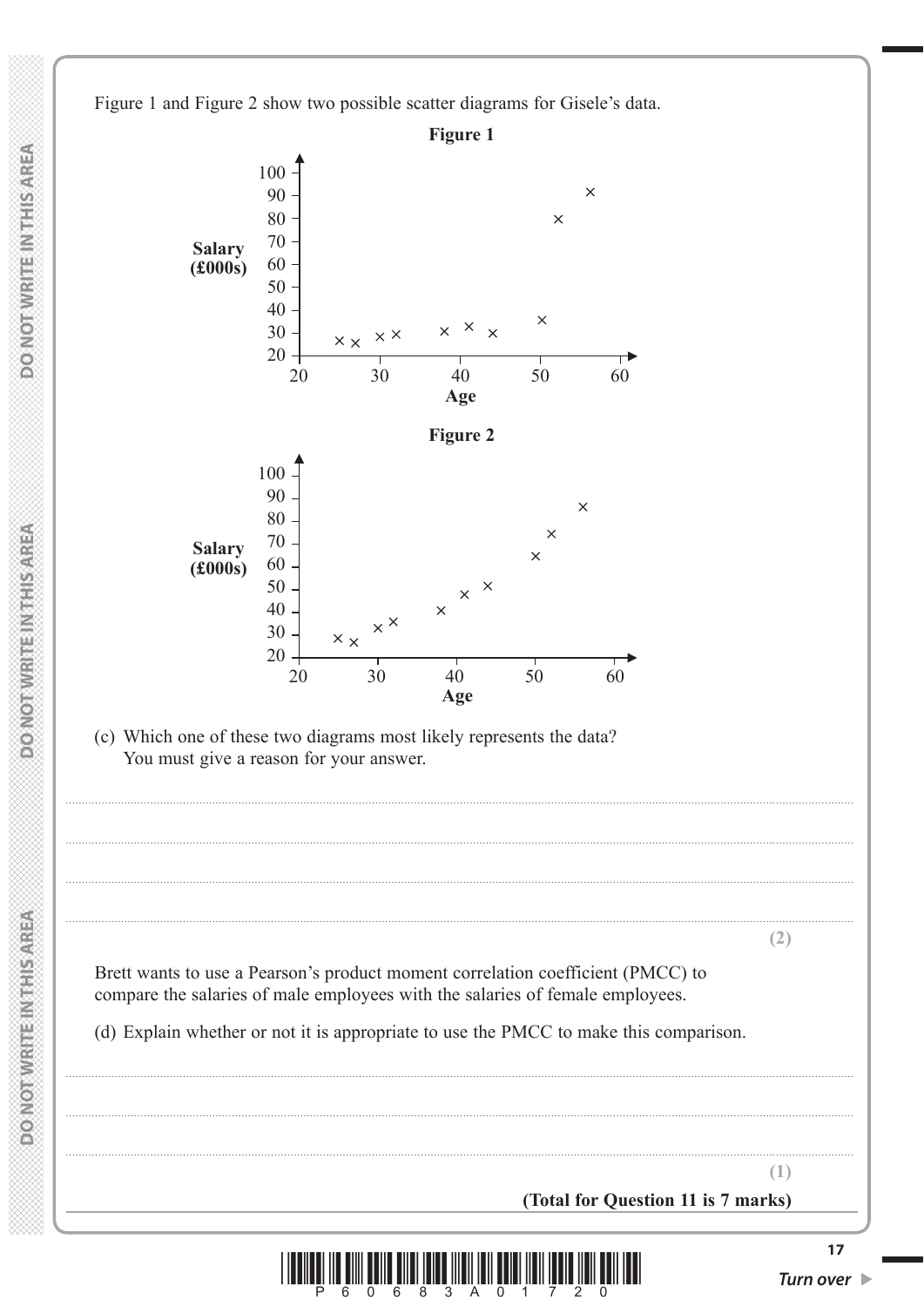#### **12** Jasper has 3 coins.

 In an experiment, Jasper flips each of the 3 coins and records the total number of heads that he gets.

 Jasper believes that each coin is biased so that the number of heads he gets can be modelled by the binomial distribution, B(3, 0.4).

(a) Show that  $P(0 \text{ heads}) = 0.216$ 

**(1)**

(b) Work out the probability that the outcome of the experiment is exactly 1 head.

....................................................... **(2)**

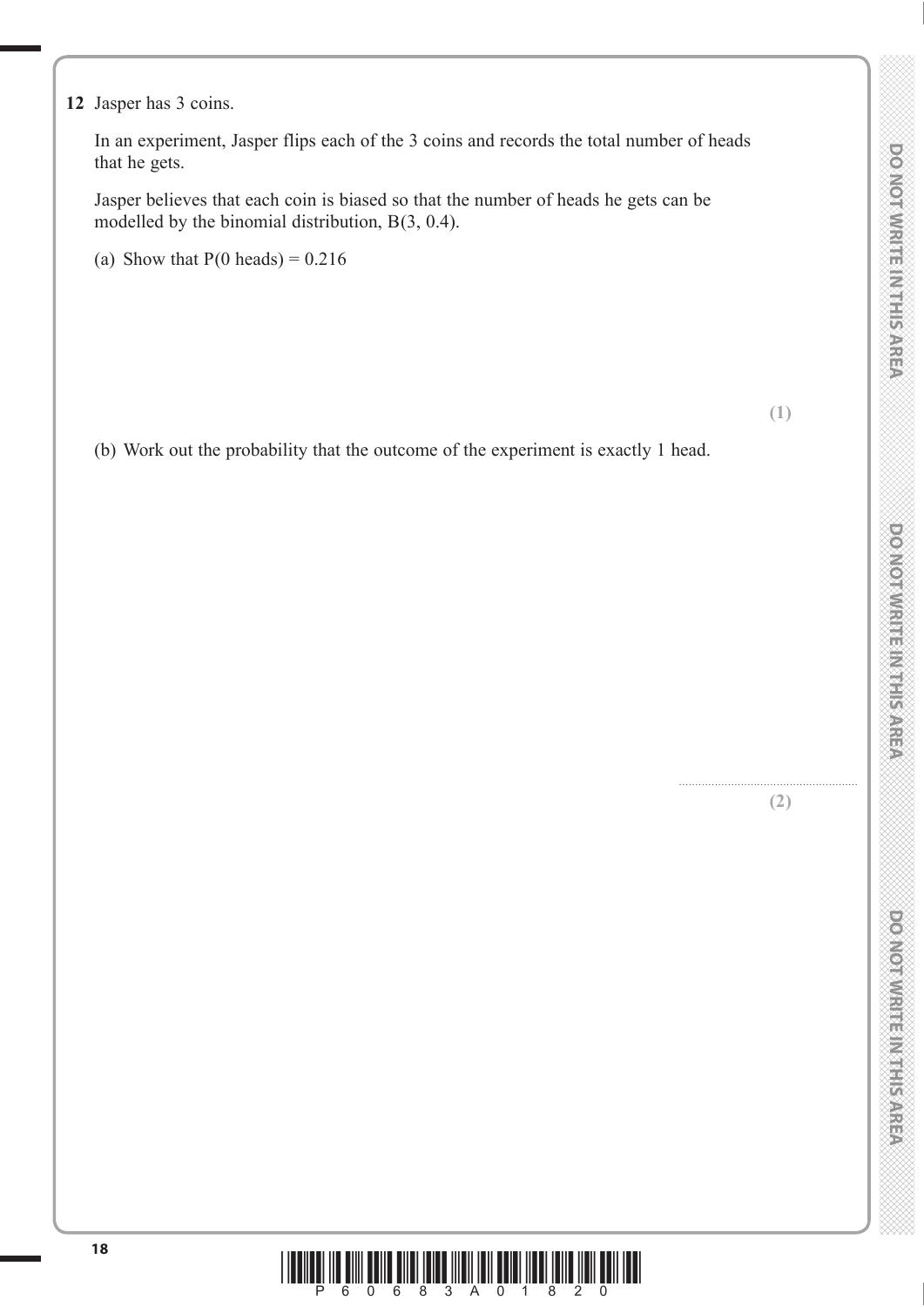Jasper carries out the experiment 100 times.

The table shows information about the number of heads he gets for each experiment.

| <b>Number of heads</b> | Frequency   |
|------------------------|-------------|
| 0                      | 24          |
|                        | 41          |
| 2                      | 30          |
| 3                      | $\varsigma$ |

(c) Determine whether or not the model B(3, 0.4) is suitable for Jasper's experiment.

**(Total for Question 12 is 8 marks)**

**TOTAL FOR PAPER IS 80 MARKS**